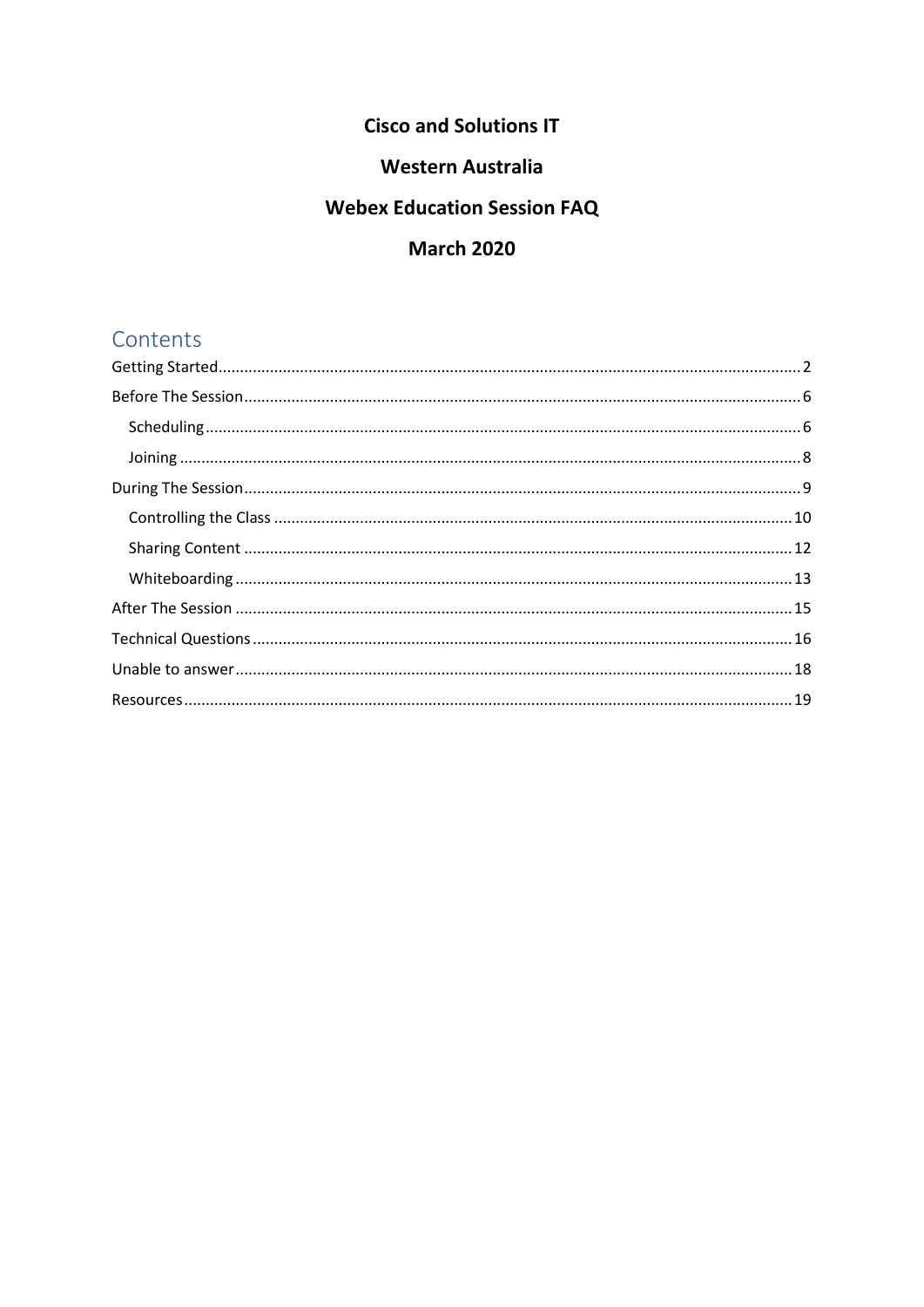# <span id="page-1-0"></span>Getting Started

### **Q: What is the difference between Webex products? Which is a better option for a Classroom situation?**

Webex comes in several flavours,

- **Webex Meetings** is the flexible meeting supporting up to 200 participants with everyone able to share their video and content from their device into the meeting.
- **Webex Training** is a special version which supports up to 500 users and includes options for Hands-on Tests, Group Breakout Sessions and the ability to control whether the participants can show their video, share files and chat amongst each other. It also features live feedback indicators to the presenter (e.g. raise hand) and Attentiveness indicator to ensure students are not browsing other applications during the session.
- **Webex Events** is a special version which supports up to 1000 users and can feature a panel of people who can help present content and field Q&A from a large audience. This is more of a webinar style of session, where the content is usually a one-way broadcast.
- **Webex Teams** is a full-blown collaborative tool which can be used for team and group collaboration, messaging, filesharing, direct video calls and group video calls up to 200 participants. Think of this like a secure corporate version of WhatsApp or Facebook.

### **Q: Are each of the teachers require to set up themselves? How do we as admin see what has been happening in the sessions?**

A: All Education Department teachers have an account already. You will only need to download the Webex application, schedule and create your own sessions (example – using the Outlook Webex Plugin). As the host of these sessions, you have power to view and control the participants.

### **Q: In a classroom of 20 students do we use Meetings or Training like they use at SIDE?**

A: This depends how you want to run your classes. If you require features such as breakout rooms and test, you can consider using Webex Training. if you only need to conduct your class by sharing materials, Webex Meetings should be enough.

### **Q: In a classroom of 100 students do we use Meetings or Training?**

A: I would advise using Webex Training here because it offers more controls to the teacher in terms of student video and audio interruptions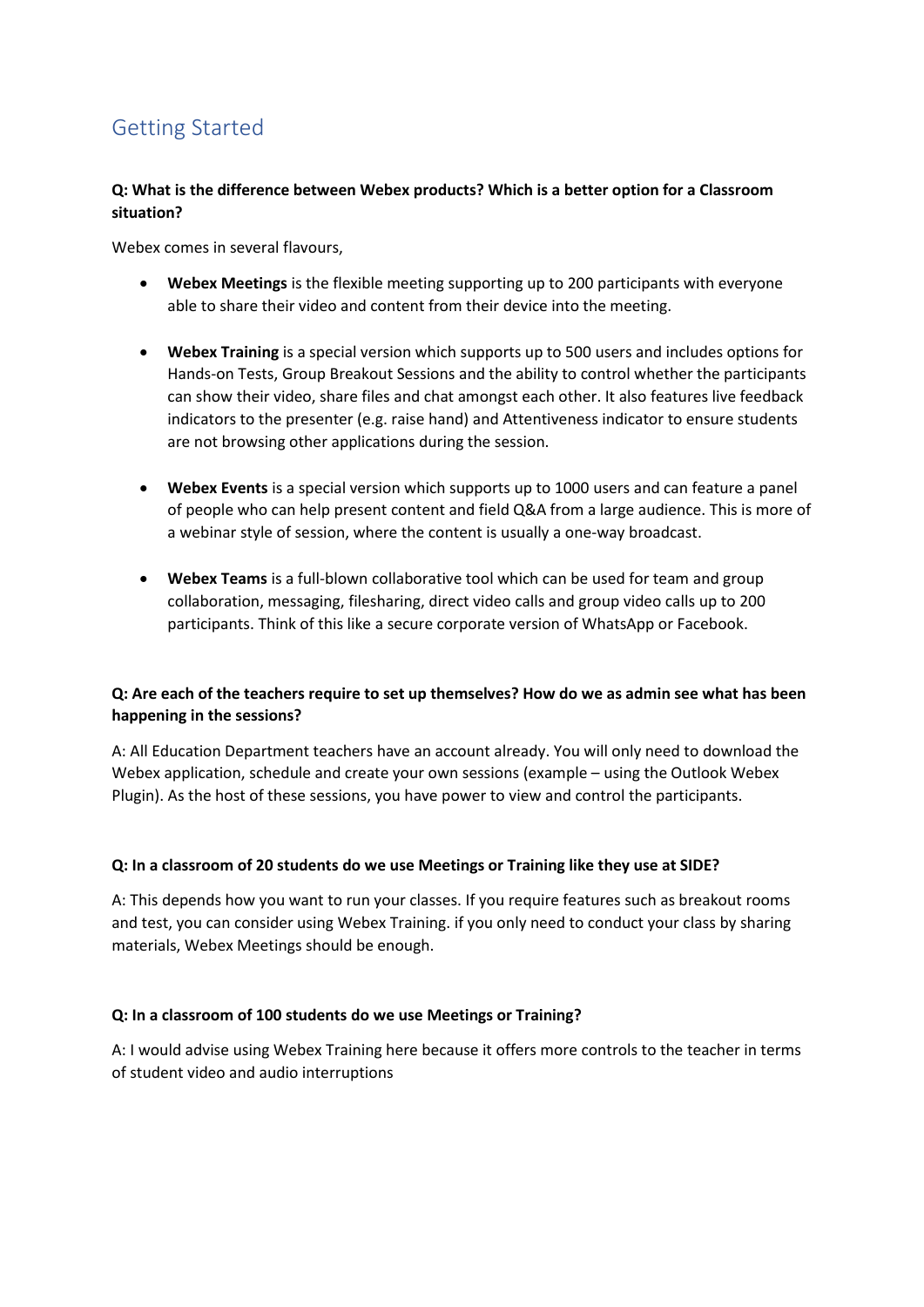#### **Q: When using the Webex App and the education department credentials it asks for a URL.**

A: The URL for all of Education Department WA is:

#### http://educationwa.webex.com

Each staff member has an easy-to-remember Personal URL which can be shared with others

http://educationwa.webex.com/meet/<YOUR USERNAME>

#### **Q: Can only teachers schedule a meeting or is this open to students as well?**

A: Only teachers are enabled for scheduling meetings. There is no limit to the number of students who can join a meeting.

#### **Q: Can students access webex just in the browser? Does the app need to be downloaded?**

A: Webex is available as a Windows or Mac Application, Browser Plugin, IOS or Android phones and tablets such as iPad. To use it on a mobile device or iPad, please download the Webex application from the App Store.

#### **Q: Is there a difference between the computer format and the iPad format?**

A: For a regular participant, some of the menu items are in slightly different locations on iPad and other mobile devices but generally it has the same look and feel. For a teacher, however, I would recommend using a laptop because there are more advanced features available to control the classroom.

#### **Q: Do all participants need a Department e-mail address to download Webex for free?**

A: No – only the host (e.g. teacher) needs a department email address. You can invite students as guests.

#### **Q: What is the difference between scheduling a meeting and setting up a class?**

A: There is no difference. Meeting is a Webex terminology mostly used to describe an interactive video session.

#### **Q: Is there a way to 'practice' the functions of Webex classroom without having a live session?**

A: Yes, you can set up a session with yourself only, or try inviting a colleague. If you are particularly savvy you could join from multiple devices to simulate students.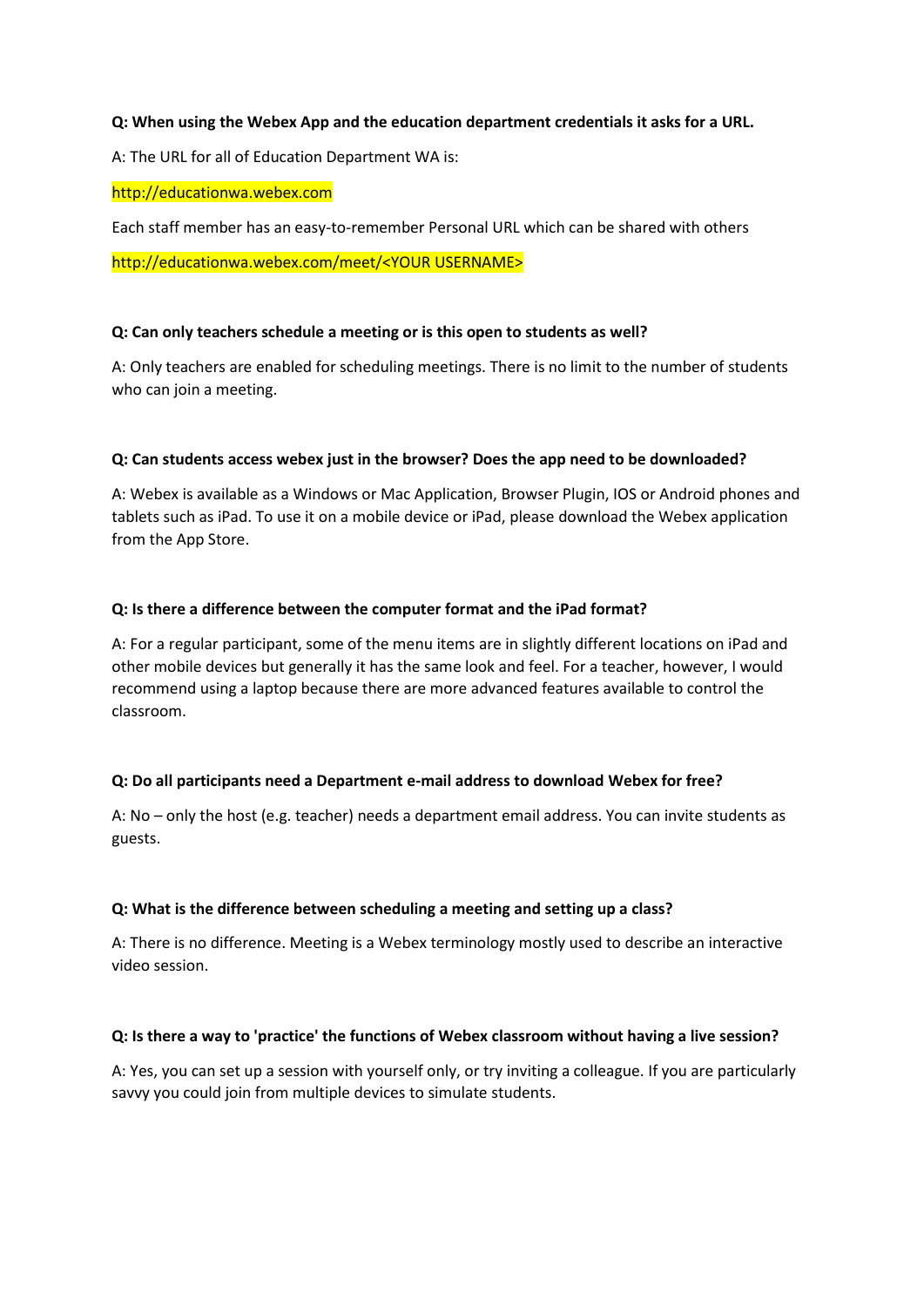### **Q: I'm getting an email that I cannot sign up as my work email is linked to an enterprise account managed by an administrator. Do I need to work with my school re. this?**

A: Yes, this typically means your account hasn't been created so please contact Education Department IT**.**

### **Q: How do we know the meeting link number with the teacher? How can I join a meeting with my colleague if I don't have their code?**

A: The teacher will need to send the code to you via email or some other means.

### **Q: Can I download at home and at school on different devices?**

A: Yes, Webex is available on any device.

### **Q: How can students enable their mics and cameras? This will be important for my Pre-Primary class**

A: Each user has the option to configure their microphone and camera settings when first starting the App. It can also be changed mid-way through the meeting through the "Speaker, Microphone and Camera" Settings menu.

### **Q: You must install an audio driver for this?**

A: No, typically we would use the regular Windows or Mac driver which already exists.

### **Q: I'm an informal educator, working with multiple teachers across multiple schools - how can Webex help with that when I'm not talking to the same people each meeting/webinar?**

A: Webex is perfect for collaborating with external stakeholders because you only need to send them an Outlook meeting invitation and they can join from any device.

#### **Q: If we share documents through WebEx Teams, does it link directly to the lesson in 'meetings'?**

A: No, please treat these as separate systems. Webex Teams has it's own meeting module which has less advanced features to control participants. Webex Teams is great for teamwork and group projects. Webex Meetings would be better for a large real-time class scenario.

#### **Q: Do you feel this is a feasible option for lower end special-needs students?**

A: Yes, but I would stick to Webex Meetings as it's the easiest to use out of all of our products. You would need to carefully mute and un-mute the participants in order to perform an effective class.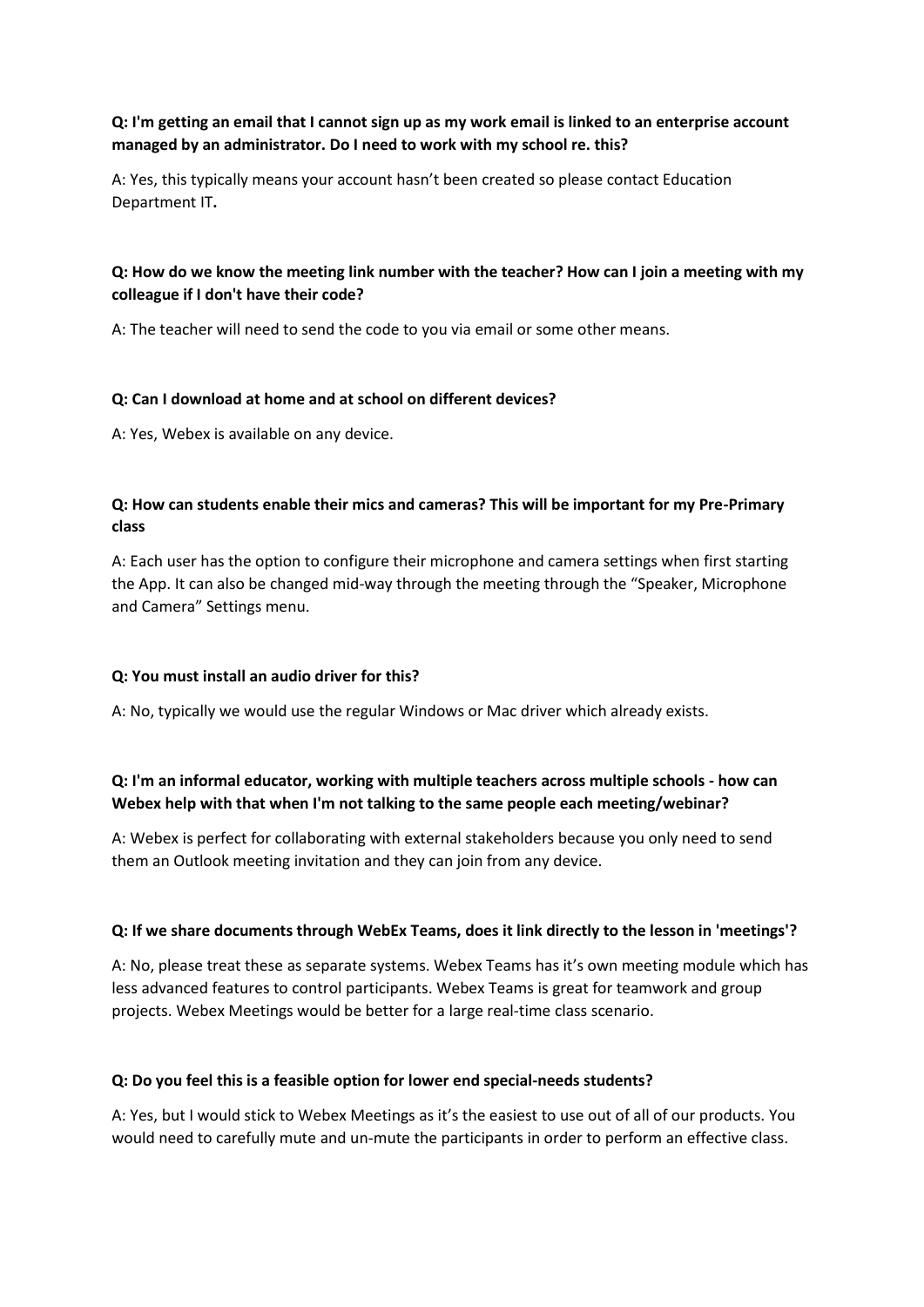### **Q: Do you envisage multi age classrooms k-2 students using this system of communication or just the teacher to the parents or are we to set up 4 classrooms for each year level of learning.**

A: Webex platform can cater for all scenarios, from a 1 on 1 mentoring session, small classroom, large classroom or assembly.

### **Q: Are students able to collaborate with each other in a "room" ?**

A: Yes, there are several ways to achieve this. Webex Training Centre can have breakout sessions where you can split a large meeting into several smaller groups for a period of time and bring them all back into the large session to share their work. Another option is to use Webex Teams to allow group work over a long period of time including messaging and file sharing.

### **Q: In the drop down panel cisco webex meetings under calendar should we have it set to webex meetings or microsoft outlook?**

A: That is purely your preference if you want to see all meetings or only video meetings.

### **Q: Are the phone numbers toll free? I see they are Sydney/Melbourne numbers so calling from a mobile in WA may be expensive**

A: Webex has local Perth dial-in numbers available.

**Q: ¬I have tried adding students to Webex Teams, but it will only allow me to add staff. I have also tried typing in the students school email address and it will not allow me to add them to Teams. Can you please advise how to add students?¬**

A: Over 40,000 staff have been added to the system but students have not yet been added. We will forward this request to the IT Department. In the meantime, students could use an alternative email address.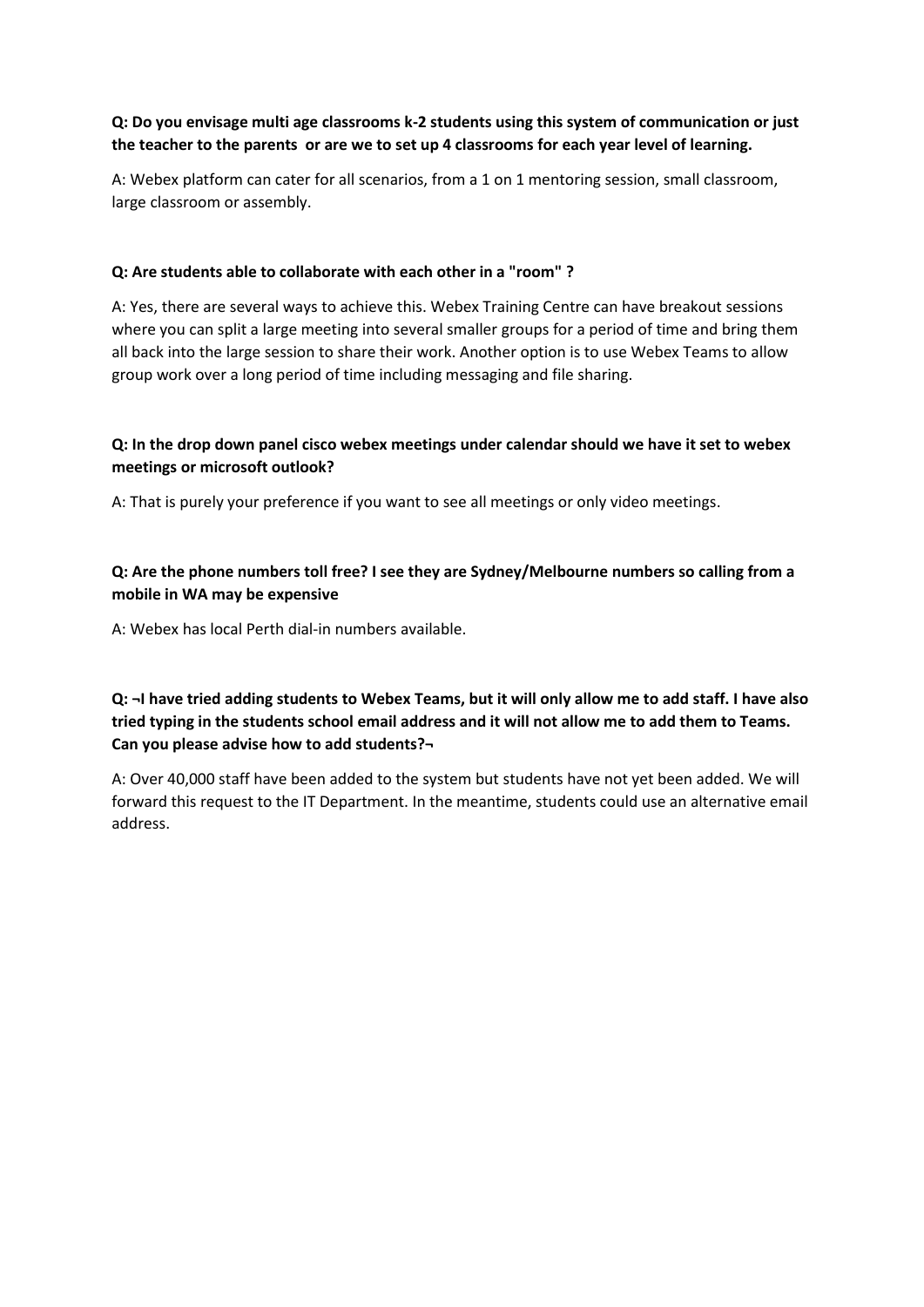# <span id="page-5-0"></span>Before The Session

### <span id="page-5-1"></span>Scheduling

### **Q: What's the difference between scheduling a regular meeting and someone using your personal room link?**

A: Personal room links always use the same URL so it's easier to remember. Other than that, there is no difference. Make sure you lock your Personal Room or monitor the participant list to ensure the correct people are included.

#### **Q: Can you have multiple 'Personal Rooms'?**

A: No you only have one. To schedule multiple overlapping meetings please use regular "Scheduled Webex Meetings"

### **Q: I am a music specialist so would I set up a room for every class that I see?**

A: For ease of use, you could use your easy-to-remember Personal Room URL and use "lock" feature to prevent overlaps. Alternatively, to schedule multiple overlapping meetings please use regular "Scheduled Webex Meetings"

#### **Q: Can I invite people with a non DOE email?**

A: Yes, any email address is supported

### **Q: Who is invite email sent to - child's education or parents personal one, or your choice?**

A: That is completely your choice.

#### **Q: if you're not online, can students use the link to enter the classroom still, if it isn't locked?**

A: No, the host must start the meeting before students can join.

### **Q: Is there an option to drop in a class set of email addresses rather than type in each individual email address?**

A: Yes if you have a "mailer list" or "Contact Group" configured in Outlook you can easily invite multiple people to an appointment and use the Webex Outlook Plugin to attach a Webex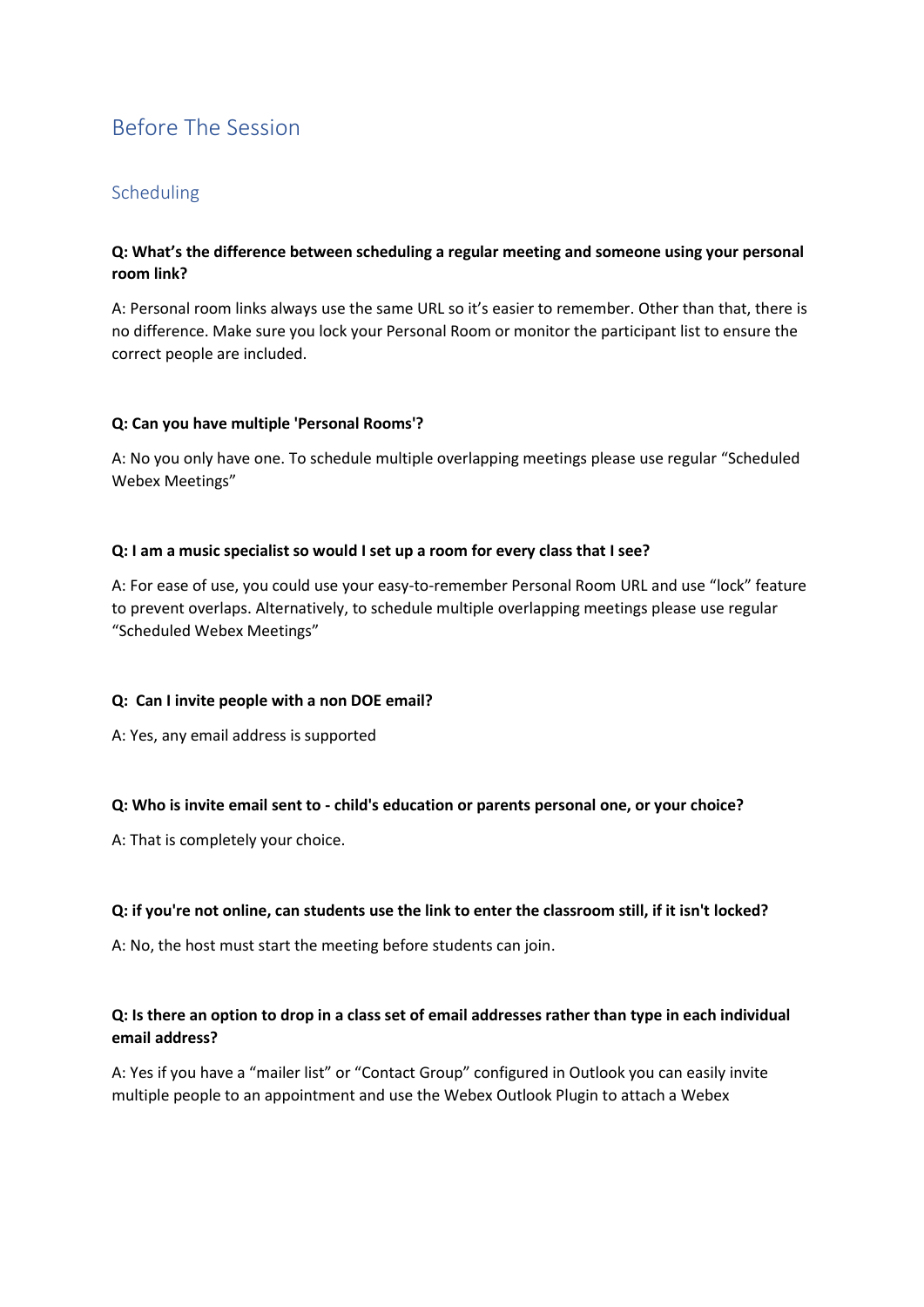### **Q: is there a way of sending a link to a class not using an email invitation?**

A: You can share your meeting URL through whatever means they have, for example, if you can send your students a message via CONNECT

### **Q: Where will they get the reminder please?**

A: Typically, it's email but you could potentially use CONNECT or a similar system where you interact with the students

### **Q: When I schedule a meeting, the meeting information doesn't auto populate, it comes up with a blank meeting page. It doesn't through the outlook program either as it did when Justin demonstrated. How do I get this info to share with my kids?**

A: If you select "Add Webex Meeting" the meeting details will not appear until you send the email. Try sending it to yourself or a colleague and seeing what happens.

### **Q: Would you suggest using a different password for each class to stop children dropping in and out of incorrect sessions if we have multiple classes?**

A: If you use separate scheduled Webex meetings for each class, the password will be randomly generated each time.

### **Q: Do you need Cisco Webex Meeting Scheduler for it to work**

A: No, you can schedule a meeting simply by visiting [http://educationwa.webex.com](http://educationwa.webex.com/) and logging in.

### **Q: Where can I schedule Webex Training or Events sessions?**

A: Login to [http://educationwa.webex.com](http://educationwa.webex.com/) and find the menu items on the bottom left corner.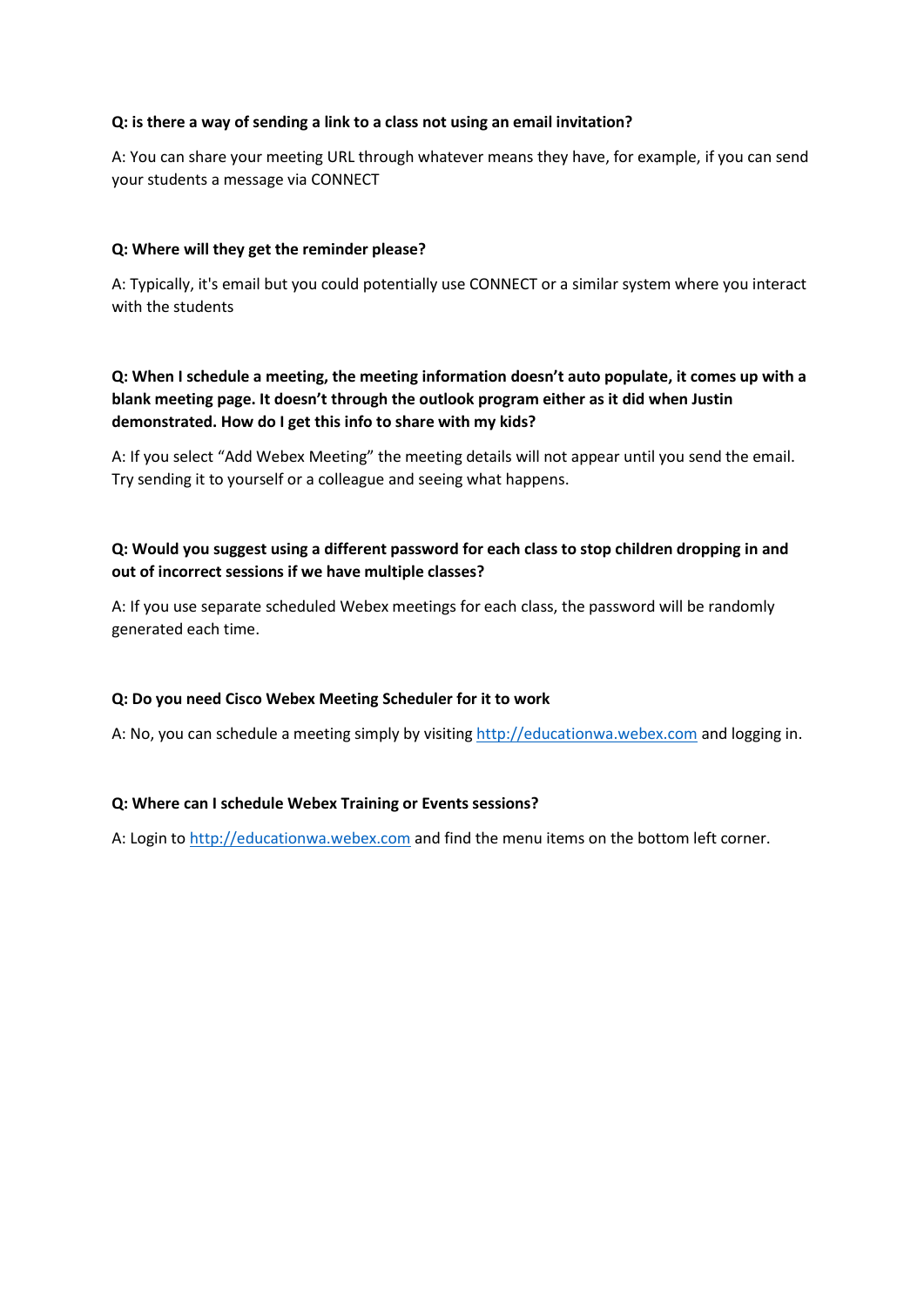### <span id="page-7-0"></span>**Joining**

#### **Q: do they still need to enter the access code and the meeting password?**

A: If the participant is clicking on the Email invitation link, the code and password are usually not required.

#### **Q: Do students need to enter their email correctly in order to access the event?**

A: No, they can enter any email address. It's simply used as an identifier.

#### **Q: Is it possible for students join a class or event without needing to access their email?**

A: Yes they just need the weblink

#### **Q: Do students need to download the app to view the meeting?**

A: When students hit the link it will automatically install, or they can use a browser.

#### **Q: When do we need a pin on our personal room**

A: The pin would only be used to join your meeting from a Video Conference system.

### **Q: Is there a reason why I have had to install more than once - each time I have joined a meeting it has asked me to install - any idea?**

A: Your laptop could be using a temporary plugin rather than the full application. Try <https://www.webex.com/downloads> and installing the Webex Meetings application to your PC. You would not need to install the application again unless you were a guest on another companies Webex meeting.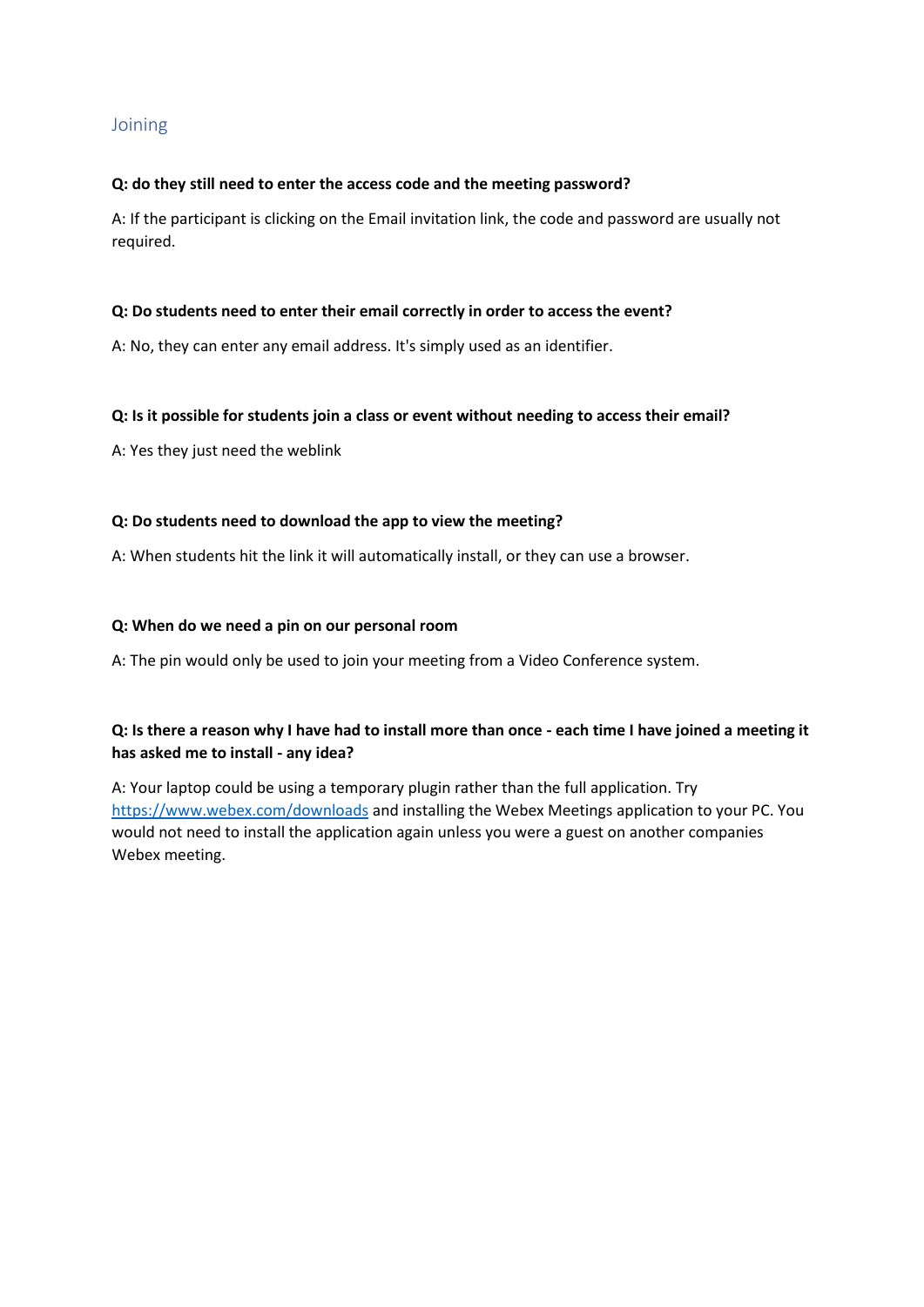# <span id="page-8-0"></span>During The Session

### **Q: Is there a time limit for the meetings?**

A The maximum running time for all meeting types is 24 hours

#### **Q: Do the students need a mic or camera?**

A: No, the students can still listen and view the video and participate using Chat capabilities.

### **Q: can you do backgrounds like zoom on webex?**

A: At the moment this is only available on the iPhone version of Webex. Soon this will be available in other platforms.

### **Q: Can you have 2 teachers run a meeting And present together?**

A: Yes, but only one teacher will be the host of the meeting.

### **Q: How many people can be seen at one time?**

A: Webex Meetings has multiple layout options, including the grid view which can show 25 people simultaneously.

#### **Q: Can students reclaim or take over host role?**

A: Only the teacher can delegate the host role to others, The reason this might occur is if the teacher needs to leave the session and re-join later because they had an issue with their laptop.

#### **Q: Our teachers only have desktops without cameras. Can they still use Webex without the video?**

A: Yes they can still use audio and share their screen.

#### **Q: As host can i turn my computer off?**

A: Yes but you need to pass the host role to someone else prior to leaving the session.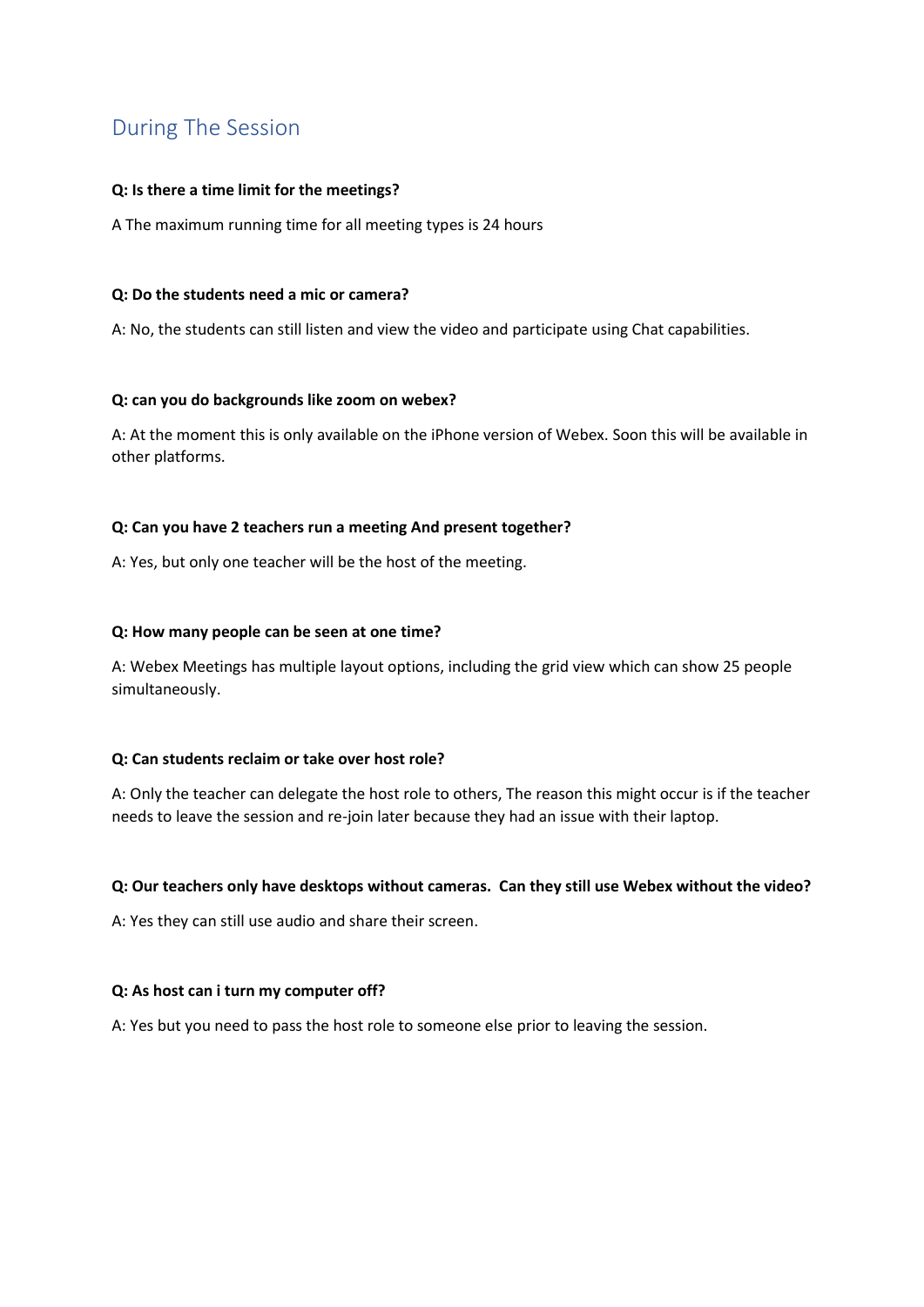### **Q: We will be teaching instrumental music via Webex. Are there any audio settings that need to be adjusted to cope with instruments? Zoom requires us to change background noise settings, etc.**

A : The quality of audio will ultimately come down to the microphone which is being used on the device. You may wish to disable "Automatically adjust volume" from the Speaker, Microphone and Camera settings.

#### **Q: Can panelists or presenters interject at any time when using events or Training Centre ?**

Yes, panelists or presenters can interject with audio and video at any time, however the host can control the sharing feature by passing the "presenter ball" to other panelists.

### **Q: can students see each others polling answers?**

A: This is a configurable setting from the teacher. At the end of the poll we can chose to publish the responses to the attendees.

### <span id="page-9-0"></span>Controlling the Class

### **Q: Can you remove a participant once you have started if they are messing around?**

A: Yes you can right click on the participant from the participant list and expel them.

#### **Q: How can you lock access to your personal room to prevent uninvited participants?**

A: Each Webex room can be locked from the menu bar along the bottom of the screen. Anyone that arrives after it's been locked will show up on the teacher's participant list to be admitted.

### **Q: In Meetings, is it possible to have the video of participants, but still mute them? Just to check that the students are there and participating?**

A: Yes, the host can perform "Mute All" at any time to stop student audio feeds

### **Q: Can you turn off the share screen and other features for classrooms to stop accidental sharing from students etc?**

A: Yes, you can disable "Anyone can share" via the "Participant" menu

#### **Q: Is there a way to mute the students and not allow them to unmute themselves?**

A: If you are using Meeting Center, participants will always have the ability to unmute themselves. If you are using Event Center or Training Center, a participant will not be able to unmute from 'mute upon entry' or if a host mutes them.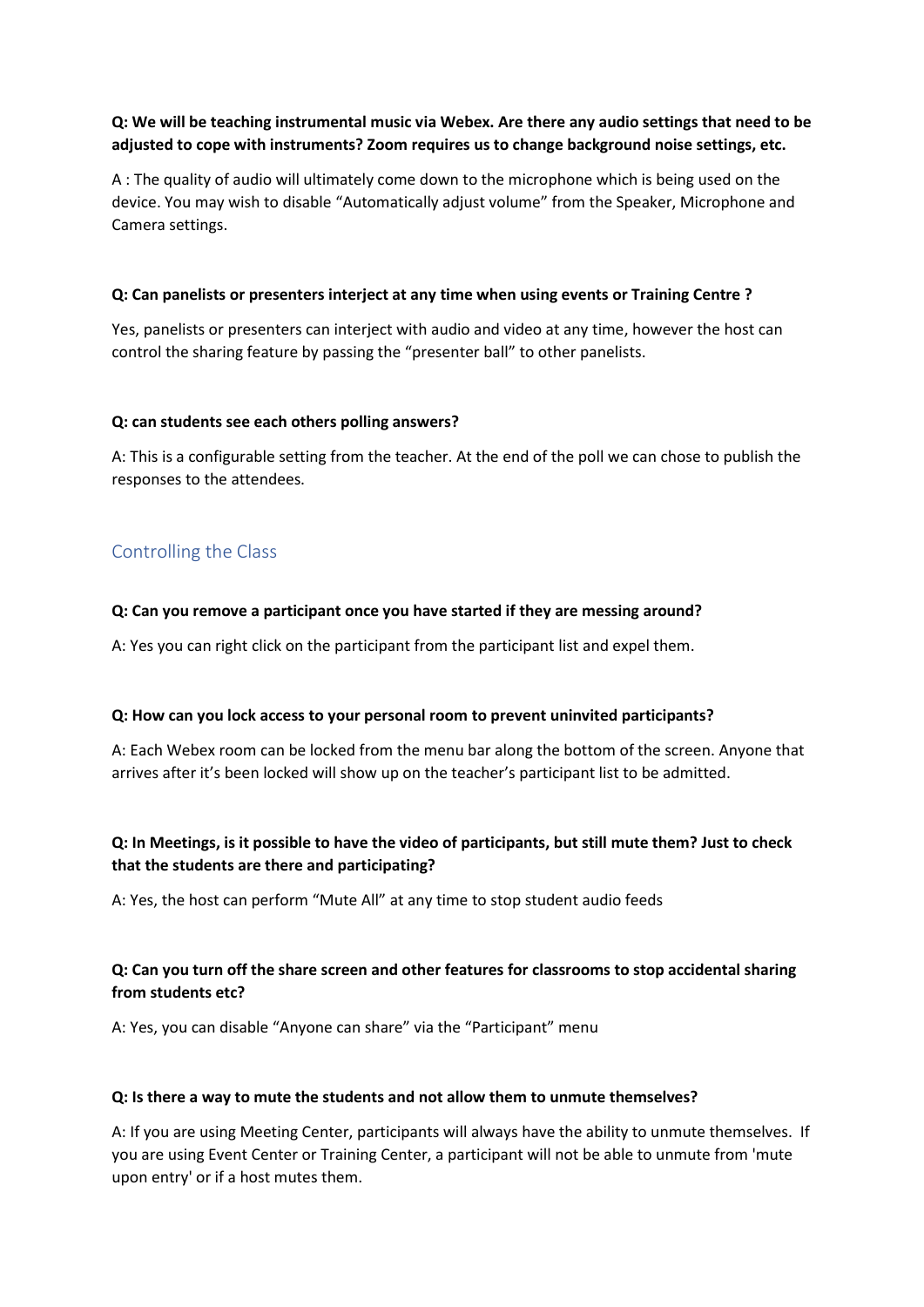### **Q: In a classroom setting can a student select one persons video to be the main image or will it always be the teacher?**

A: The main video feed is typically the person speaking into the conference at that point in time. In Webex meetings you can lock the main [video view](https://help.webex.com/en-us/la12o0/Select-Who-You-Want-to-Focus-on-in-a-Cisco-Webex-Meeting) to the teacher. You could also chose to disable participant Video.

### **Q: Can you conduct a virtual class whereby students can see the host, the host can see all the students but the students can not see one another?**

A: Yes, you can achieve this using Webex Training Centre and in the Session Options disabling "View video thumbnails" so the students can only see you as the active screen

|   | <b>Training Session Options</b>                                  | × |
|---|------------------------------------------------------------------|---|
|   | Communications<br><b>True Color Mode</b><br><b>Import Mode</b>   |   |
|   | Select the modes of communication that you want to allow<br>Chat |   |
|   | 21 Q& A<br>Feedback<br>Video                                     |   |
| ₫ | $\sqrt{ }$ View video thumbnails<br><b>Attention tracking</b>    |   |
|   |                                                                  |   |
|   | Cancel<br><b>OK</b><br>Apply                                     |   |

### **Q: Is there a way to disable participants video as a default when creating the room so they can't enable it**

A: Yes this feature is available in Meeting Options menu item.

### **Q: If we mute the class, are they still able to "raise their hand?" I can see some kids pressing buttons on purpose to annoy**

A: Yes the students will still be able to raise hand in this scenario.

#### **Q: - How do I expel users at the end of the session? I think some of them will forget to exit.**

A: You can just right-click on their name from the participant list and expel them. Alternatively if the host leaves everyone is removed from the meeting automatically.

#### **Q: Can students be spilt into groups with Webex meetings? This would suit MAG classes**

A: This feature is only supported in Webex Training Centre.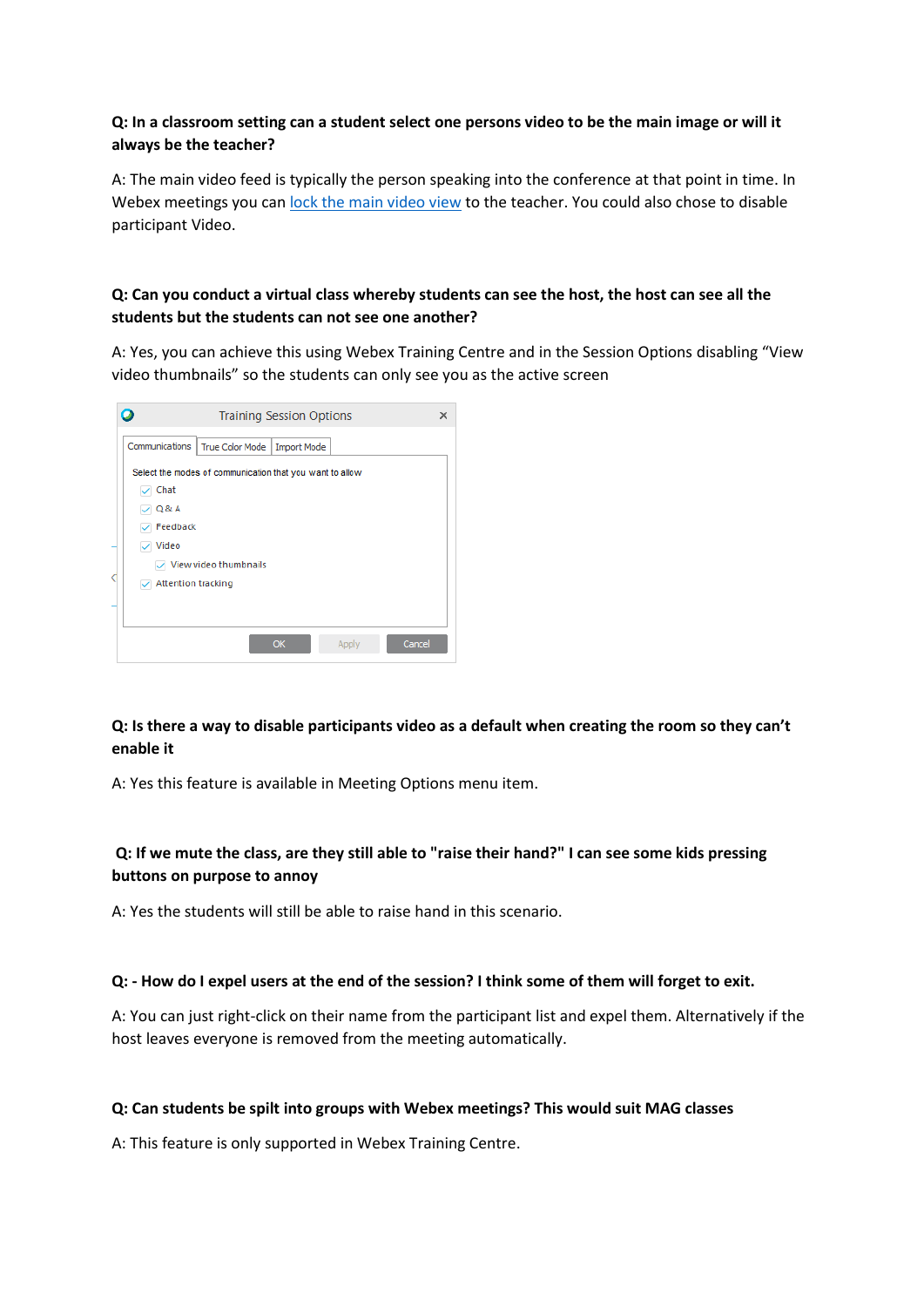### **Q: Can all of the students see the chat that you have with the class?**

A: Yes, In Webex Meetings they will click the chat bubble icon to see the chat. This can be disabled by the meeting organiser through "Meeting Options" menu item (See below). Webex Training Centre has more granular settings which can prevent students talking to each other directly and can only chat to the presenter.



### <span id="page-11-0"></span>Sharing Content

#### **Q: How do you load content to share?**

A: Using the Share Icon will allow you to to share a file, your entire screen or a specific application. You can also [optimise the sharing session](https://help.webex.com/en-us/517f0j/Share-Motion-and-Video-Content-in-Cisco-Webex-Meetings) for either Text (for clarity) or Video (for motion and audio).



#### **Q: Can the students be given control of the screen, remote access, like they can in Zoom?**

A: Yes, Webex Meetings supports desktop control

#### **Q: Can the participants submit files to the presenter?**

A: Yes, participants can share files into the session. Webex Training Centre has granular controls to determine if a student can share files or not.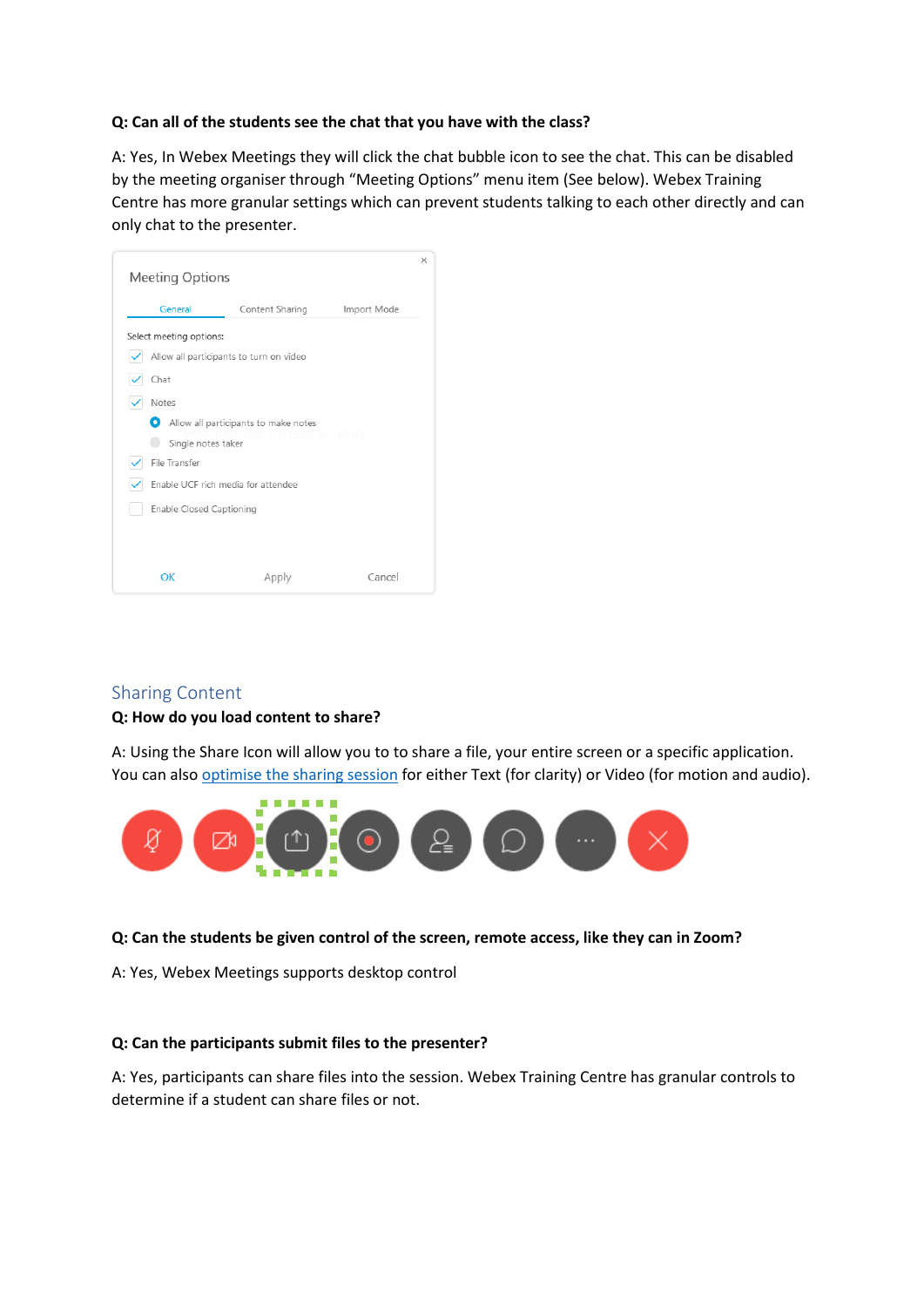#### **Q: Can you upload a PDF that the kids can fill in ?**

A: You could share the PDF live into the meeting for people to use the Whiteboard over. If you wanted each student to fill out the form it's better to send the file and make sure they have a laptop to complete the form and upload it back into Webex meeting or via CONNECT.

### **Q: If I wanted to conduct a test or save students work from a document I've put up e.g. a worksheet, how do I save their work?**

A: Students could complete the form and upload it back into Webex meeting or via CONNECT.

### <span id="page-12-0"></span>Whiteboarding

### **Q: How do you load the whiteboard?**

A: For a regular Webex Meeting, the whiteboard is available in the Share icon menu, navigate to "New Whiteboard"

### **Q: What features are available on the Whiteboard?**

A: Pointers, Pens, Lines, Shapes, Eraser, Text and more. [See how to use the Whiteboard in Webex.](https://help.webex.com/en-us/nytdb92/Use-the-Whiteboard-in-Cisco-Webex-Meetings)

#### **Q: Hi, does whiteboard work for the students at home ?**

A: Yes, students can participate in the whiteboard session and provide their inputs

### **Q: Can you make a powerpoint or Interactive Whiteboard activity that you have ready-made but then give students the ability to move stuff and draw/write on it?**

Yes, you can share contents of your screen (e.g. Powerpoint) and then locate the "annotate" button which will enable the whiteboarding features on top of the pre-prepared content.

#### **Q: How can you make the lines thinner on the white board? We cant seem to thin them down**

A: No, It is not possible to change the thickness of lines

#### **Q: Can you delete inappropriate drawings from students?**

A: Yes, using the Eraser icon.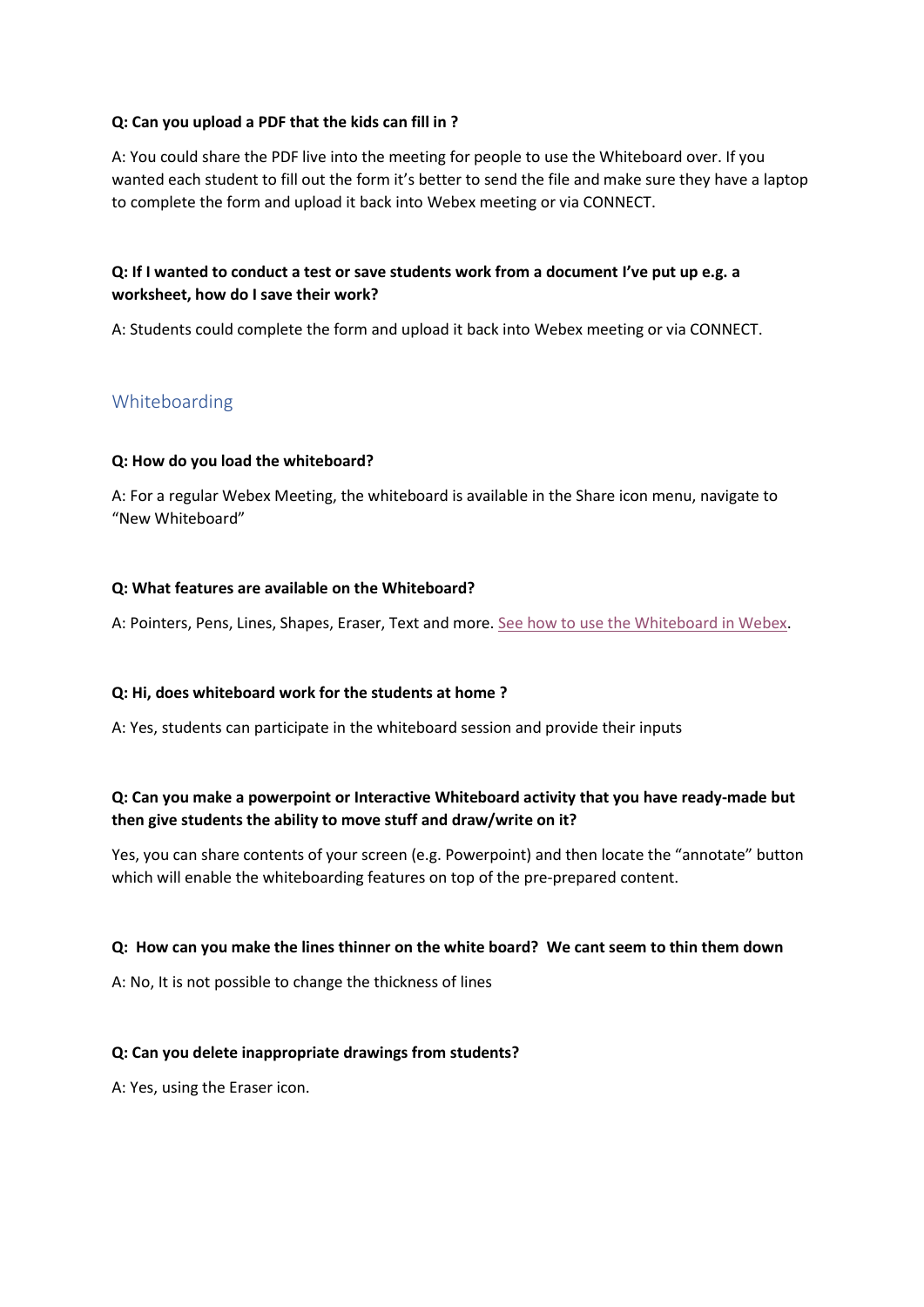#### **Q: how can you use whiteboard with more accuracy for a maths problem**

A: Using a Touchscreen device such as an iPad would provide better drawing ability. Some schools also have a [Webex Board](https://projectworkplace.cisco.com/en-us/devices/webexboard55) which is a large touch screen video conferencing device.

#### **Q: With the Whiteboard, can we let participants annotate without them needing to request?**

A: Yes, the first whiteboard menu item is the ability to lock/unlock the annotation capability to all participants.

### **Q: Can you choose a specific person only to use the whiteboard rather than enable it for all?**

A: Yes, Click the arrow next to the image and select a participant's name to allow specific participants to annotate.

### **Q: Can you access the whiteboard from a mobile device?**

A: Yes, you can view and participate with the Whiteboarding session from any device.

### **Q: How do you get a second page up in the white board**

Once you create multiple whiteboards from the Share menu, you can view them from the whiteboard selector located at the top of the screen

| Sharing Whiteboard 2 | $\checkmark$ |
|----------------------|--------------|
| Whiteboard           |              |
| Whiteboard 2         |              |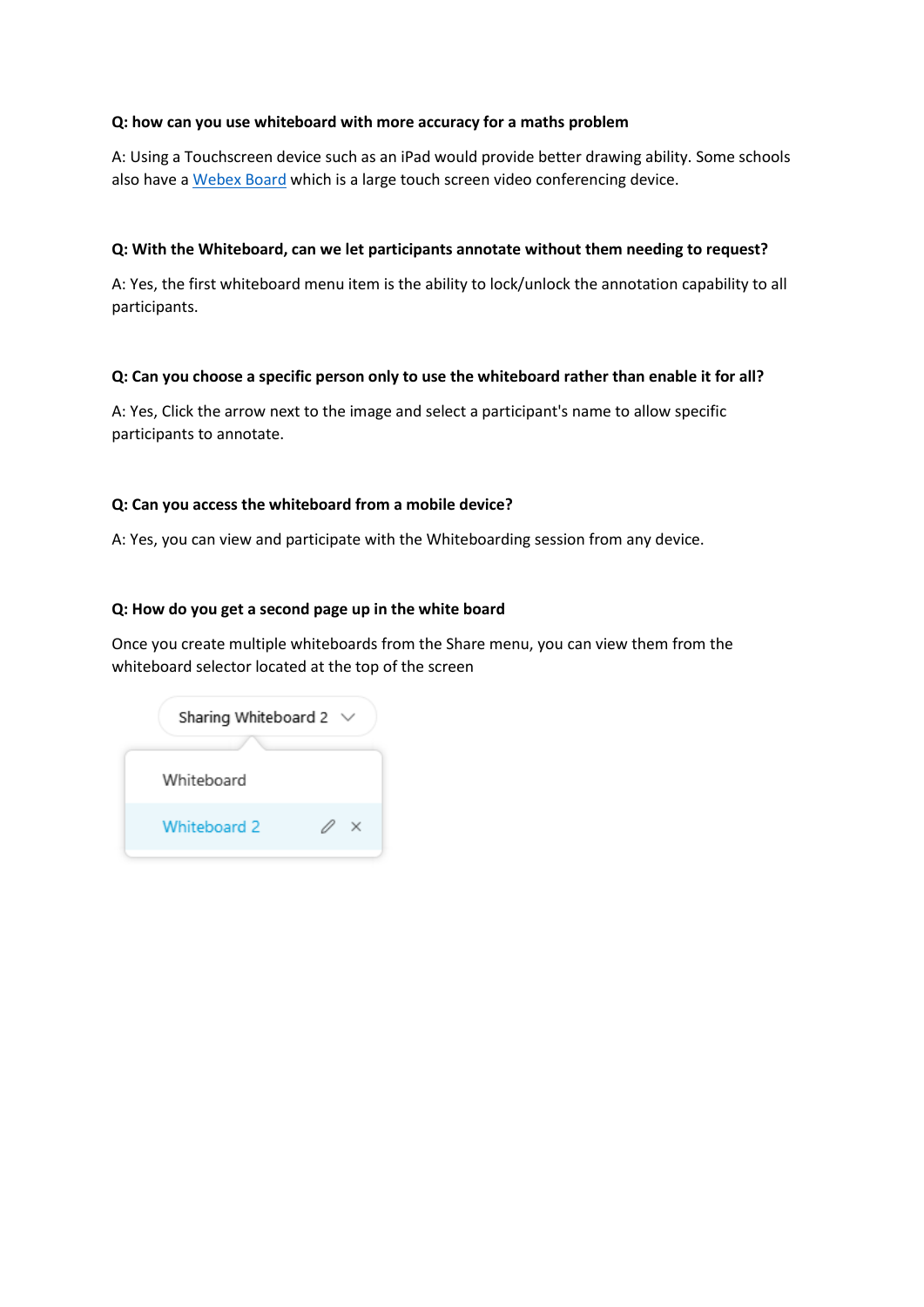# <span id="page-14-0"></span>After The Session

### **Q: How long does it take for a session recording to be ready for download?**

A: Webex recordings will typically have a delay associated. It can sometimes take a couple of hours during times of peak usage.

### **Q: How do I access the recording and documents??**

A: Webex Recordings are stored on your Webex site and you will be sent an email once the recording is ready to download.

### **Q: IS there a setting that will allow teachers to download straight to their hard drive?**

A: Yes, there is an option within the Webex recorder menu settings to record locally to the PC. Alternatively you can download the recording from the Webex portal onto your PC at a later stage.

### **Q: Also is there a facility where you could use Webex to record yourself and give students access to this?**

A: Yes, for example, you could start your Webex Personal Meeting Room without inviting students and then record the session. This will record your Audio, Video and Content Sharing.

### **Q: Can a recorded session be shared to connect?**

A: It can be saved as a Web link or you can save to your computer and then you could upload it to CONNECT.

#### **Q: We cant access the transcript function - it isn't enabled?**

A: Login to [http://educationwa.webex.com](http://educationwa.webex.com/) navigate to "Preferences" and "Recording" and see if you can enable transcriptions from the menu.

### **Q: Is there any easy way to compile questions (for recognition of FAQ) for our own event? Or is this a manual task?**

A: You can save the Q&A from the session and manually edit the contents for publishing.

#### **Q: Can you delete recordings and where does it get saved?**

A: Yes you can delete recordings from you[r http://educationwa.webex.com](http://educationwa.webex.com/) portal.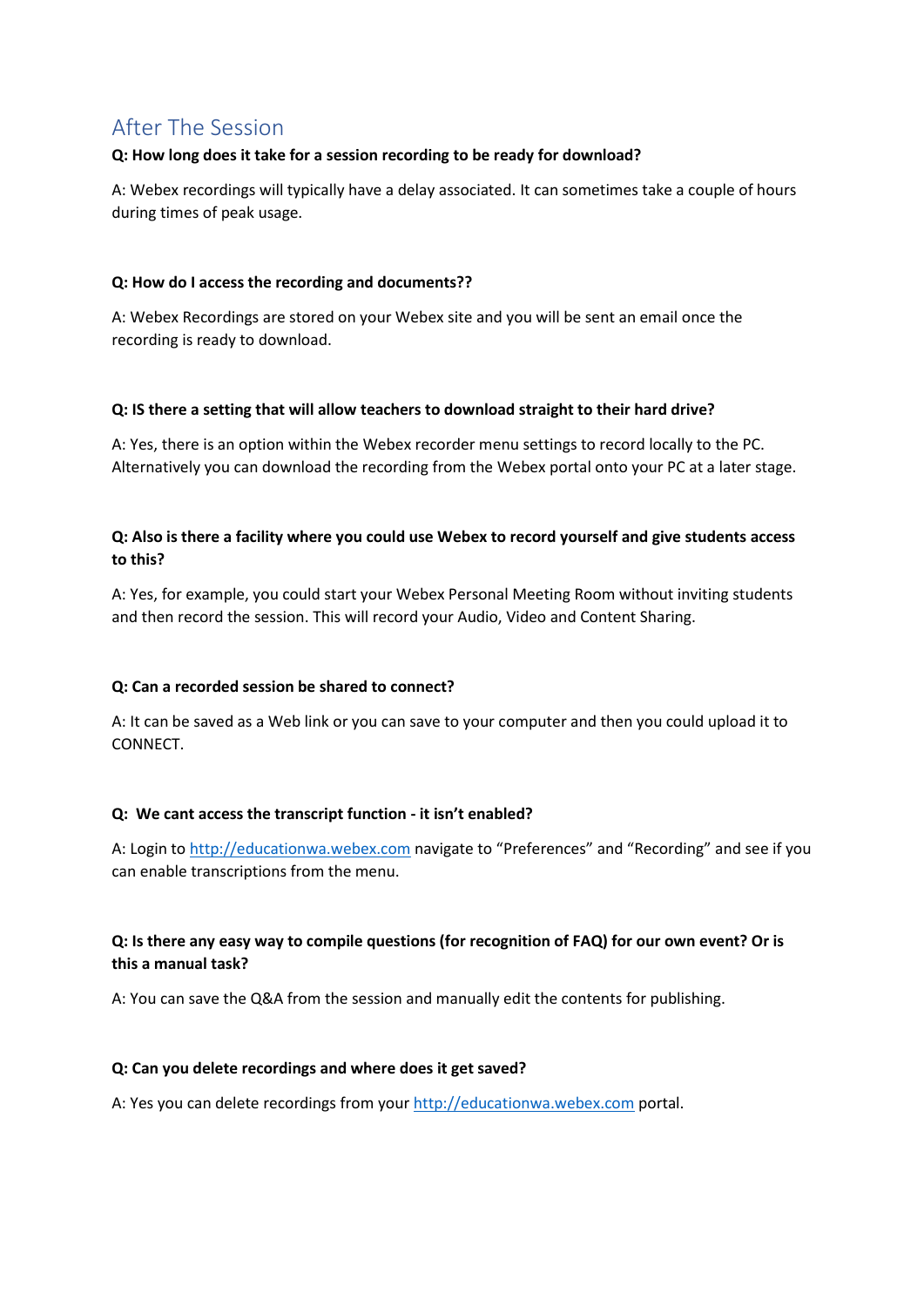# <span id="page-15-0"></span>Technical Questions

### **Q: We had staff logged in to a meeting and sound quality was poor. Is there any way to improve sound quality?**

A: There are multiple audio options, the first preference would be to "Use Computer for Audio" which uses the internet. If your internet connection is not sufficient, we would recommend calling in via mobile or land-line telephone call.

### **Q: What are the hardware requirements that students at home need to use this?**

A: Please se[e this link](https://help.webex.com/en-us/nk90t65/System-Requirements-for-Cisco-Webex-Teams) for typical system requirements.

### **Q: What kind of bandwidth does this application use?**

A: Webex will adapt to the available bandwidth, however a standard definition video will consume around 0.5Mb/s

### **Q: is there any lag as connect is slow... bandwidth etc**

A: No the audio and video traffic goes direct to Webex over the internet.

#### **Q: The Doe is still running old version of Internet Explorer. Will there be a system upgrade?**

A: It will still work on Internet Explorer but it's not as seamless and may require a plugin.

### **Q: Will webex run on the following - safari, firefox and google?**

A: Yes, Webex will run in those browsers but some browsers (such as Internet Explorer) will require installation of a plug-in before starting the meeting. For the best experience please download the application.

#### **Q: will the system support the number of students going on.**

A: Due to the current situation, Cisco has doubled the capacity in our datacenters and our currently load is below 20%. – Education Department IT have also been upgrading school bandwidth over the last year or so. Please raise a case with IT if you have concerns.

### **Q: Do DoE inboxes have the capacity to cope with downloaded content? I am asking specifically about the amount of data being transmitted etc and where this information can be stored.**

A: Data will not be stored in DoE inboxes, rather the recordings are stored in the Webex cloud or on your local desktop.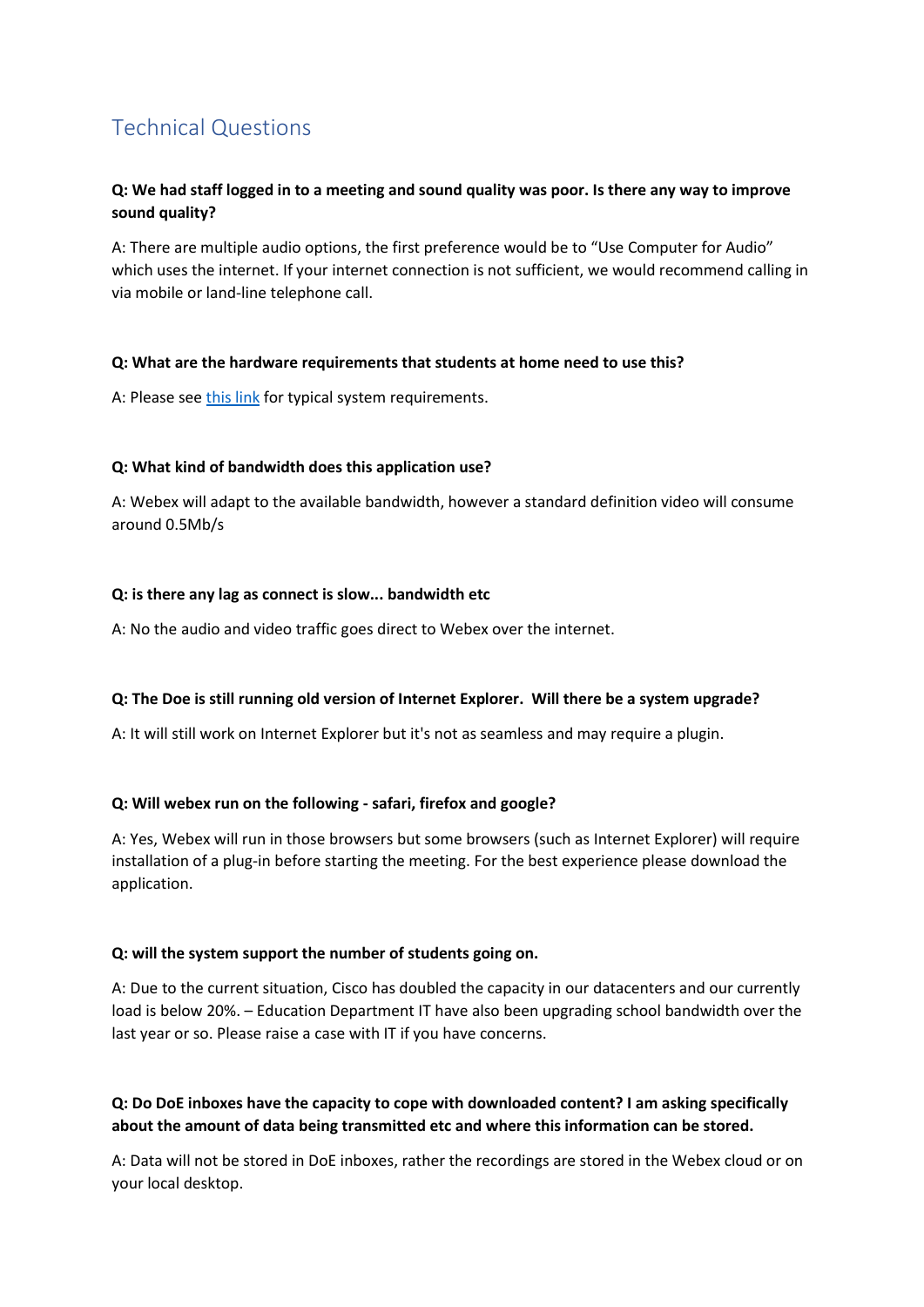### **Q: Will restrictions be placed on lower school classes if the traffic overloads the system.**

A: Restrictions are already in place to make sure Webex video does not overload the network. This is referred to as Quality of Service. Education Department IT have also been upgrading school bandwidth over the last year or so. Please raise a case with IT if you have concerns.

### **Q: Can we get and MSI that can be pushed out across the network so unsavvy teachers can have it just work!**

A: Yes, it is possible, We have forwarded this request to the DOE IT Department.

### **Q: You mentioned that the number of participants affects video quality? Would 30 affect the quality?**

A: In a normal scenario, up to 200 participants would not affect video quality, assuming the internet bandwidth was not congested. In cases where we run sessions up to 1000 users, it makes sense to disable participant video because it would cause unnecessary congestion on both the network and end-user laptops.

### **Q: Is Webex Meetings Secure?**

A: Webex is more secure than other conferencing platforms on the market. Meetings and recordings are protected by passwords. Everything that you do on Webex is your intellectual property and Cisco does not share the data with any third parties.

### **Q: Who is the Dept of WA contact for questions about what has and hasn't been enabled?**

A: Webex has an officially supported product available from the IT department and has been enabled on approx. 40,000 staff which should cover every staff member for the entire Webex product suite.

#### **Q: how much cloud storage is available for recordings please?**

A: By default each staff member has 10GB of storage

#### **Q: How are we protected from recordings being reposted on Youtube or snapchat**

A: You control the security of the file if you decide to download the recording directly to your laptop. When being saved into the Webex cloud system, Each recording is password protected. You can prevent the download of Webex recordings by logging into<http://educationwa.webex.com/> and navigate to "Classic View" then "My Webex" then "My Recordings". Find your recording and "Modify" and enable the "Prevent downloading" checkbox.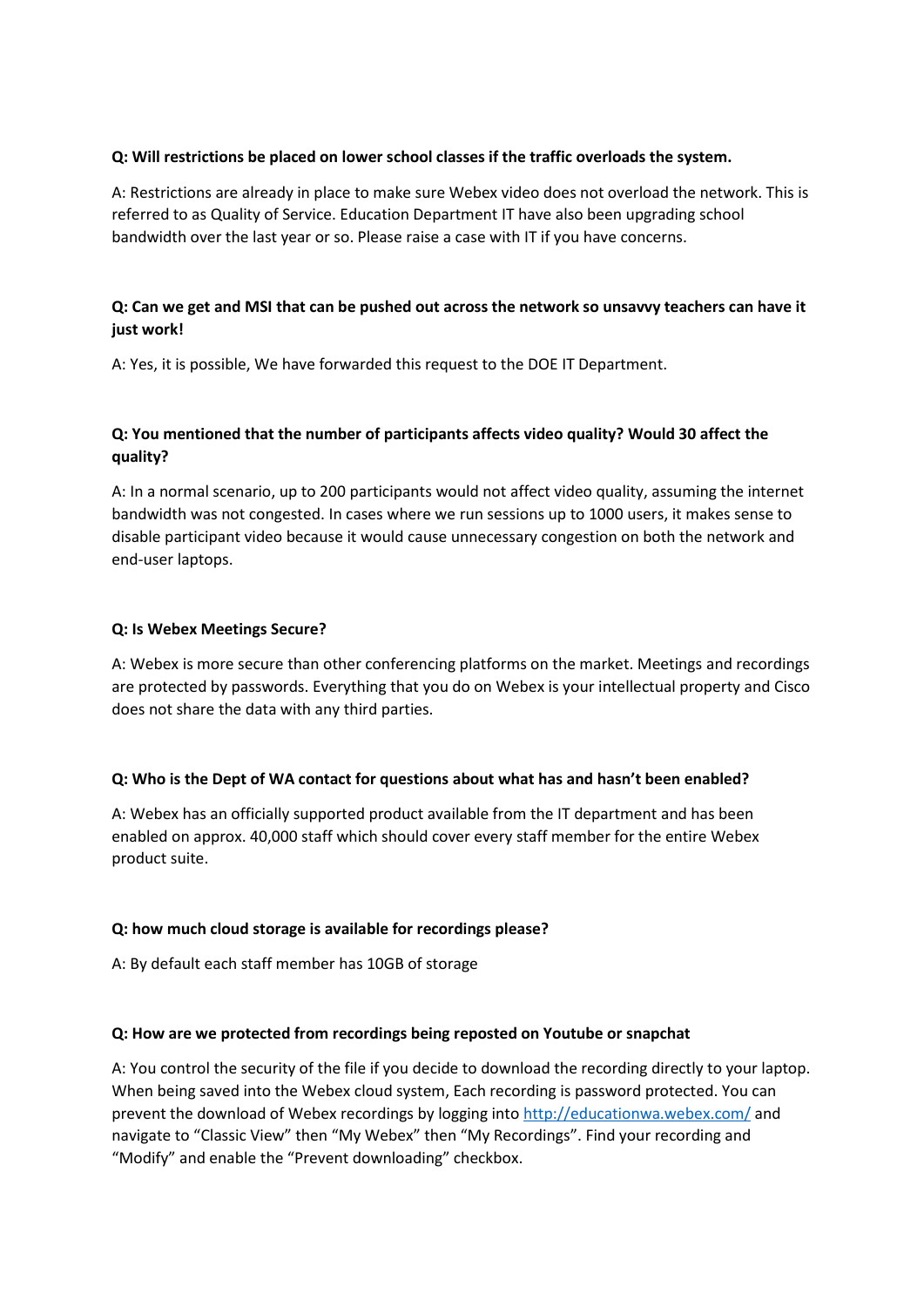### **Q: How can I help a student who has an error message while trying to contact. The message was " meeting service had a problem processing your request"**

A: I would try a regular troubleshooting flow, such as restarting the device. If that doesn't work I would try to reinstall the application.

## <span id="page-17-0"></span>Unable to answer

The following questions have not been answered due to specific nature of the DoE environment. Please contact your IT Department for further information.

**Q: Is this something that can be utilised in ECE classrooms?**

- **Q: Is there other ways if not using SIS, such as Compass or ClassDojo?**
- **Q: Can we populate student emails from DAM?**
- **Q: is the education department subsidising purchases of web accessories like mic and camera?**
- **Q: is this integrable with OBS. Just to have nice borders n stuff**
- **Q: how you download emails from SIS into an Outlook meeting**